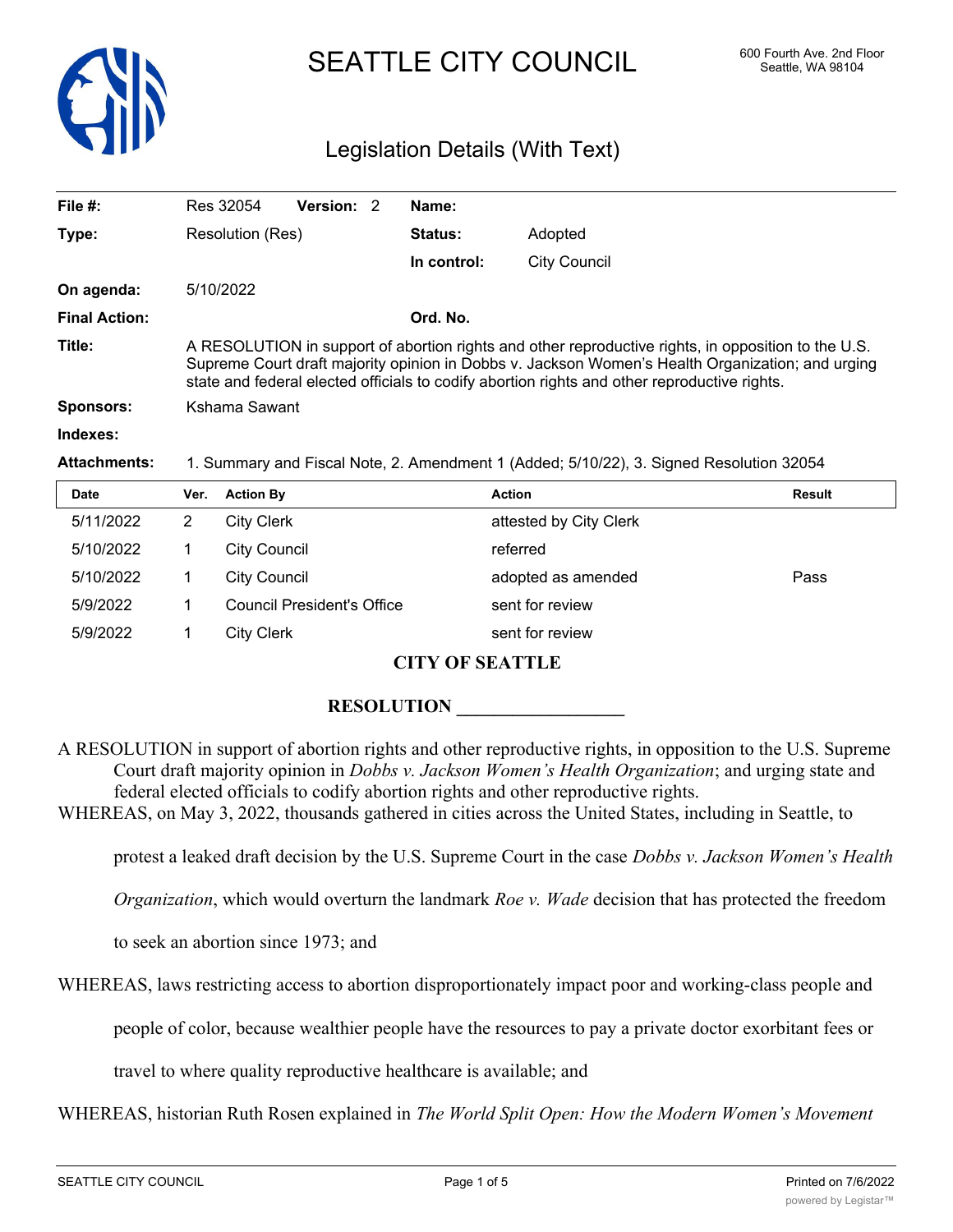*Changed America* that "Advocates of abortion reform estimated that close to one million women had illegal abortions annually before the procedure became legal in 1973, and they attributed some five thousand deaths directly to illegal abortions," showing that throughout history, laws banning abortion do not stop them from happening; and

- WHEREAS, while abortion has been legalized nationwide since 1973, working-class women and LGBTQ people have continued to have only limited access to reproductive healthcare, as a result of the inequity and inefficiency of the private, for-profit healthcare and health insurance industries; and
- WHEREAS, overturning *Roe v. Wade* would disregard the human right to bodily autonomy, which could also set a legal precedent used to overturn healthcare and other legal rights for LGBTQ people, while transgender care is already under assault; and
- WHEREAS, the Seattle City Council recognizes that pressure from mass movements can and has affected U.S. Supreme Court decisions - they are not simply mechanical applications of legal text; and
- WHEREAS, the U.S. Supreme Court that decided *Roe v. Wade* by a 7-2 vote in 1973 was also majority Republican-appointed, but ruled in favor of abortion rights under pressure from the women's liberation movement of the 1960s and 1970s, which was itself emboldened by the powerful movements for Black freedom and against the war in Vietnam; and
- WHEREAS, in recent years mass movements in Argentina, Ireland, and Mexico have overturned anti-abortion laws and won new reproductive rights; and
- WHEREAS, the Democratic Party, with a majority in the U.S. House of Representatives, a majority in the U.S. Senate, and the Presidency, has the power to codify abortion access, pass universal single-payer healthcare, eliminate the filibuster, and expand the size of the Supreme Court to end its domination by extreme right-wing justices, if they have the political will to do so; and
- WHEREAS, Sister Song, the nation's largest multi-ethnic Reproductive Justice collective, coined the term "reproductive justice" in 1994 to uplift the needs of the most marginalized women, families, and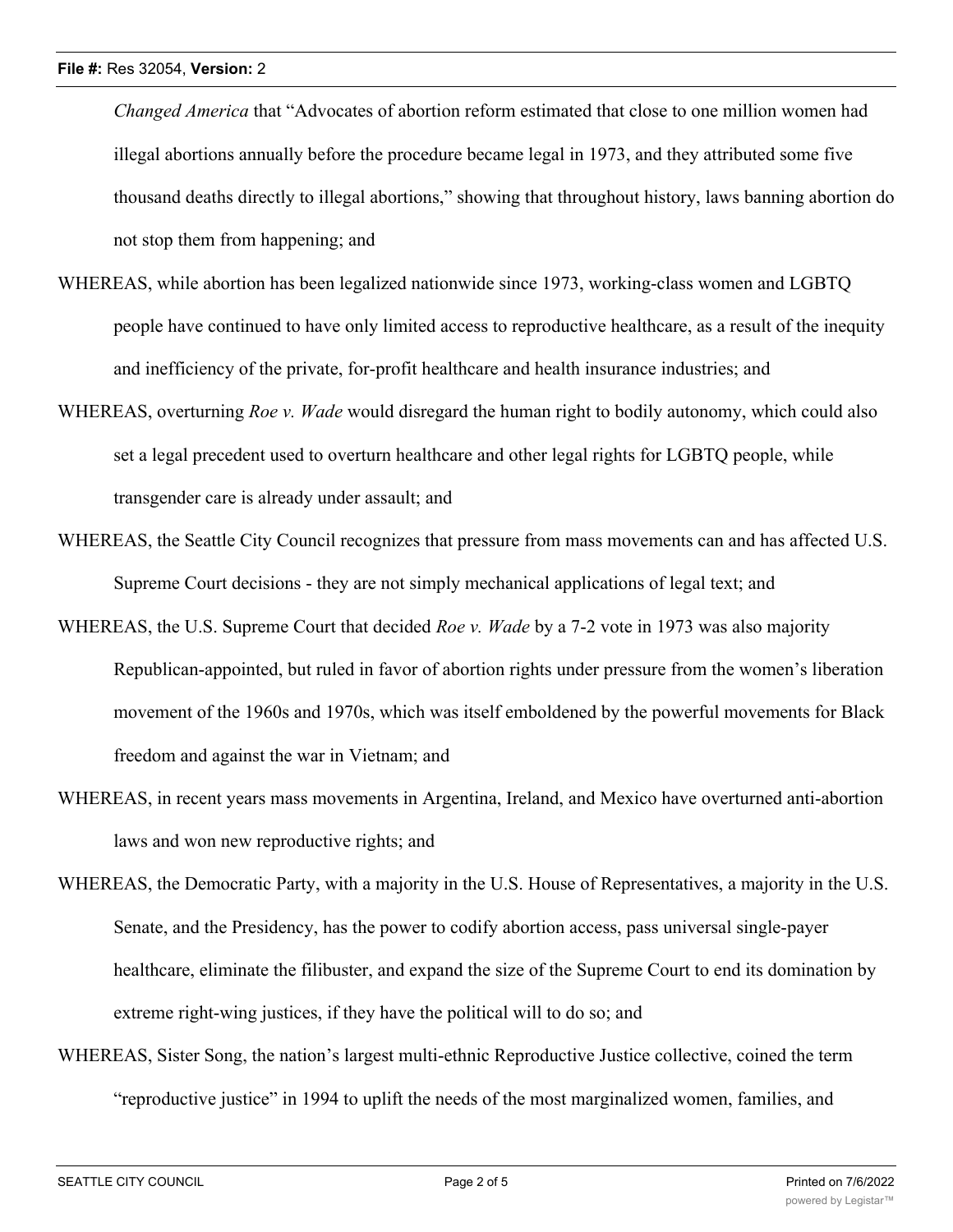#### **File #:** Res 32054, **Version:** 2

communities; and

- WHEREAS, Sister Song believes that reproductive justice is a human right, including but broader than abortion, and that there is no choice when there is no access to reproductive healthcare; and
- WHEREAS, patients in Washington state are hampered from accessing the full range of reproductive healthcare due to hospital consolidation, leading to almost 50 percent of Washington's hospital beds being in Catholic or otherwise religiously-affiliated facilities where reproductive healthcare is limited; and
- WHEREAS, by passing SB 5602 in 2019, Washington became the only state in the nation to require hospitals to publicly disclose their reproductive healthcare policies on their websites and submit publicly available forms regarding the reproductive healthcare services available at their facilities; and
- WHEREAS, HB 1851, passed in 2022, protected Washingtonians from criminalization for their reproductive healthcare decisions and pregnancy outcomes, confirmed that all qualified licensed providers in Washington can offer abortion care to their patients, and ensured that Washington law protects all Washingtonians' right to abortion care, regardless of gender or gender identity; and
- WHEREAS, nonetheless many patients remain unaware that their healthcare provider will not provide them with the full range of healthcare options they may require, especially those in crisis requiring emergent care, and those traveling across state lines who may be unfamiliar with local health systems; and
- WHEREAS, health care entities' restrictions, including discriminatory restrictions, should not hinder patient access to reproductive care; and
- WHEREAS, the Keep Our Care Act would prevent health entity consolidations from moving forward if they negatively impacted communities' access to affordable quality care, including reproductive, end-of-life, and gender affirming care; and
- WHEREAS, the Seattle City Council recognizes that access to abortion, bodily autonomy, and other personal rights can be won and defended if there is a sufficiently powerful grassroots social movement; and WHEREAS, Seattle Public Schools students have called for districtwide student demonstrations in defense of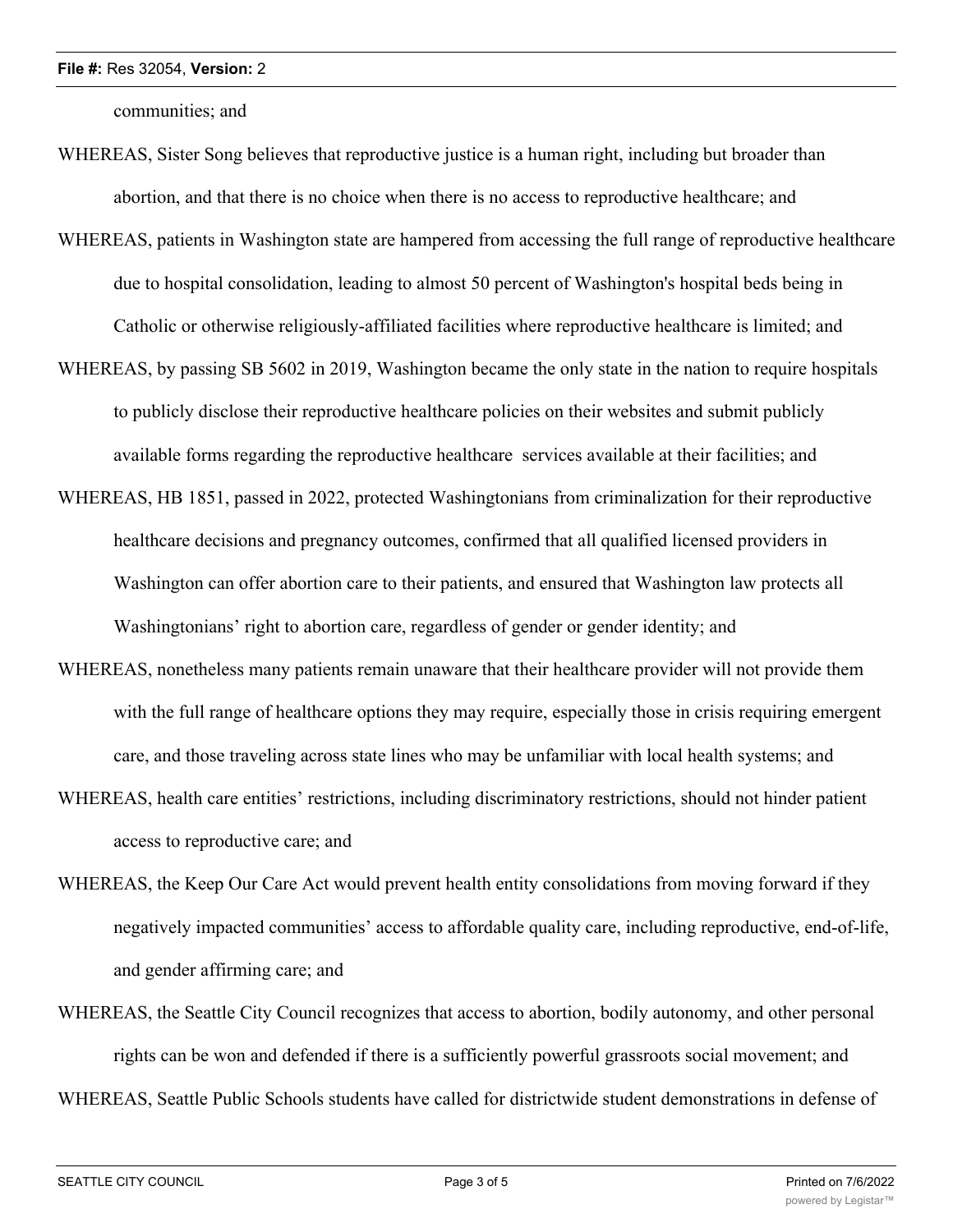abortion rights on Friday, May 13, 2022; and

WHEREAS, Planned Parenthood has called for a national day of action in defense of abortion rights on Saturday, May 14, 2022; NOW, THEREFORE,

# **BE IT RESOLVED BY THE CITY COUNCIL OF THE CITY OF SEATTLE THAT:**

Section 1. The Seattle City Council is entirely opposed to the U.S. Supreme Court draft majority opinion in *Dobbs v. Jackson Women's Health Organization*, which would overturn *Roe v. Wade*. The Seattle City Council urges Supreme Court justices to retract their support for this opinion and to respect the bodily autonomy of women and LGBTQ people.

Section 2. The Seattle City Council urges federal elected officials to pass legislation codifying the full right to abortion and other reproductive healthcare nationwide. The Seattle City Council urges progressive Democrats in the U.S. House and U.S. Senate to use their full power, not only to vote for such legislation, but also to fight to end the filibuster and use their resources to build mass grassroots action to pass it. The Seattle City Council requests that the Office of Intergovernmental Relations convey this resolution to Seattle's federal Congressional delegation.

Section 3. The Seattle City Council declares its support of the Keep Our Care Act. The Seattle City Council requests that the Office of Intergovernmental Affairs convey this resolution to Seattle's state elected delegation.

Section 4. Seattle City Council intends to consider action that would ensure patients are informed of the reproductive healthcare available to them at their chosen healthcare provider.

Section 5. The Seattle City Council intends to appropriate City funds in a 2022 supplemental budget to fund expanded access to reproductive healthcare. These funds would be allocated to organizations that deliver programs and services in support of abortion care and access, such as the Northwest Abortion Access Fund and independent abortion clinics.

Section 6. The Seattle City Council strongly supports the grassroots organizing and movement building